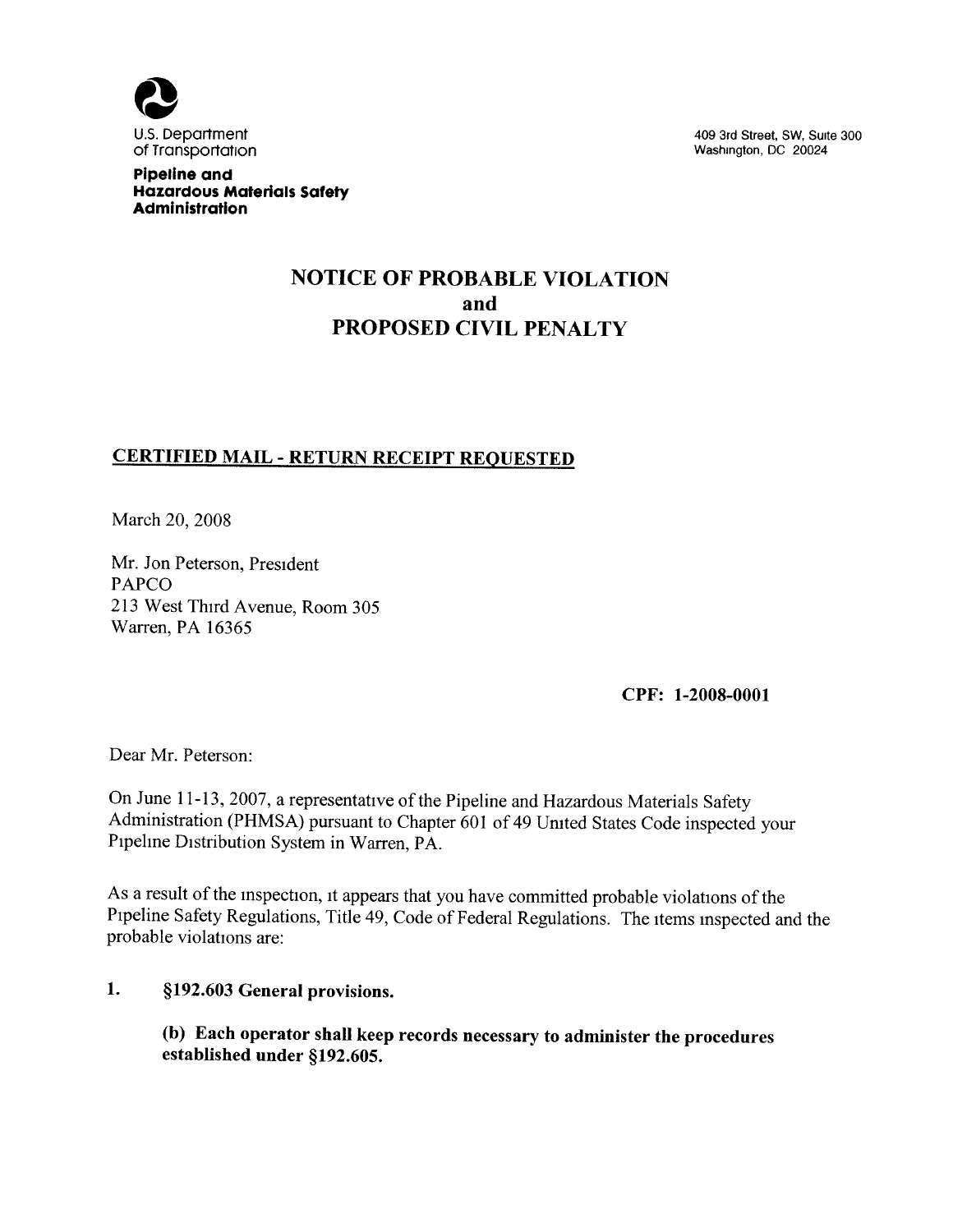The operator failed to provide records to demonstrate that the Distribution Valves at the Glade Bridge Valve Station were inspected m accordance with \$192. 747 of the Code. This section of the Code requires that each valve, the use of which may be necessary for the safe operation of a distribution system, must be checked and serviced at intervals not exceedmg 15 months, but at least once each calendar year. No records were provided for the 2004 inspection period.

No records were available for 2004-Glade Bridge (red, white, blue line valves).

## 2. § 192.463 External corrosion control: Cathodic protection.

(a) Each cathodic protection system required by this subpart must provide a level of cathodic protection that complies with one or more of the applicable criteria contained in appendix D of this part. If none of these criteria is applicable, the cathodic protection system must provide a level of cathodic protection at least equal to that provided by compliance with one or more of these criteria.

The operator failed to meet the minimum level of cathodic protection as outlined under \$192. 463 of the code, at the locations indicated below. Based upon the operators operations and maintenance (O&M) procedures, the operator has selected to use the at least as negative -0. 85V criteria m Appendix D of Part 192 as a basis for measuring the levels of cathodic protection throughout their system, The potential readings outlined m the table below do not meet the minimum -0.85V criteria.

| Location           | Findings        | Dates (Readings) $*$            | Duration     |
|--------------------|-----------------|---------------------------------|--------------|
| Williams Southwell | No readings.    | 2004, 2005, 2006                | 2 years plus |
| Meter              |                 |                                 |              |
| Public Way Valves  | Low Potentials  | $9/11/04$ (-0.6V)               | 2 years plus |
|                    | (less negative) | $9/1/05$ (-0.6V)                |              |
|                    | than $-0.85V$ ) | $9/1/06$ (-0.6V)                |              |
| West End RR Bridge | Low Potentials  | $8/25/03(-0.6V)$                | 3 years plus |
| (south side)       | (less negative) | $8/10/04(-0.6V); 9/1/04(-0.6V)$ |              |
|                    | than $-0.85V$ ) | $9/1/05(-0.6V)$                 |              |
|                    |                 | $9/1/06(-0.6V)$                 |              |
| 300 yds East of    | Low Potentials  | $8/6/04(-0.7V)$                 | 2 years plus |
| Mohawk Valves      | (less negative) | $9/1/05(-0.7V)$                 |              |
|                    | than $-0.85V$ ) | $9/1/06(-0.7V)$                 |              |

\*Note: PHMSA field audit conducted 6/13/07 confirmed low potential readings at the locations indicated above: Pubhc Way Valves (-0. 4V); West End RR Bridge (-0, 4V); 300 yds East of Mohawk Valves (-0.7V)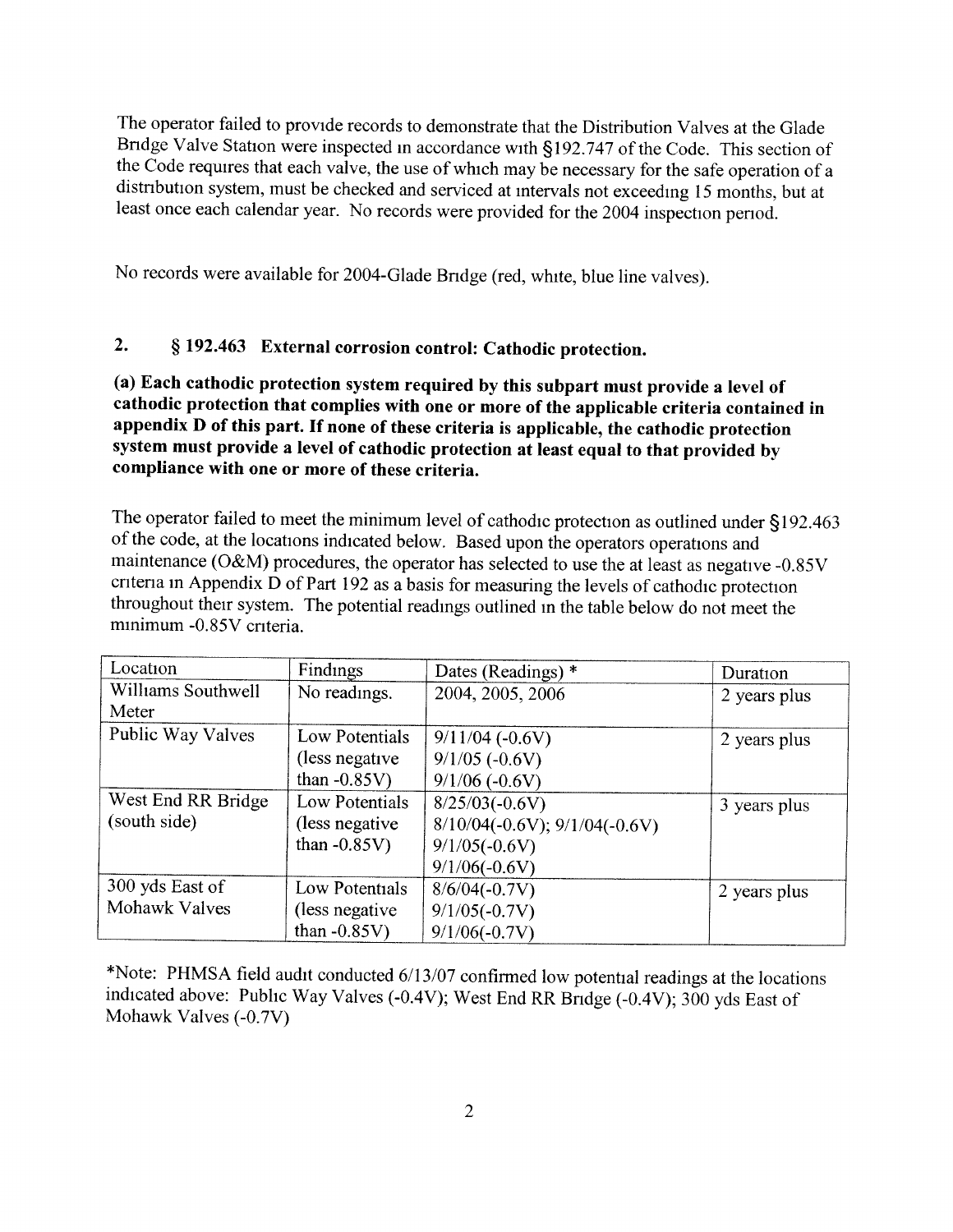#### 3. \$199. 115(a) Contractor employees.

With respect to those employees who are contractors or employed by a contractor, and operator may provide by contract that the drug testing, education, and training required by this part be carried out by the contractor provided:

(a) The operator remains responsible for ensuring that the requirements of this part are complied with; and

(b) The contractor allows access to property and records by the operator, the Administrator, and if the operator is subject to the jurisdiction of a state agency, a representative of the state agency for the purpose of monitoring the operator's compliance with the requirements of this part.

The operator failed to include a private contractor (Pipehne Technician) in their Drug and Alcohol ( $D&A$ ) program.

Records reviewed during the audit indicate that the private contractor has been working for the operator since 2002. Since the contractor was not covered under his own plan, it was the responsibility of PAPCO to ensure that he was included in the PAPCO D&A testing program for the drug related requirements. The operator failed to ensure that their contractor comphed with this section of the code and apphcable sections of Part 40.

#### Proposed Civil Penalty

Under 49 United States Code, § 60122, you are subject to a civil penalty not to exceed \$100,000 for each violation for each day the violation persists up to a maximum of \$1, 000, 000 for any related series of violations. The Comphance Officer has reviewed the circumstances and supporting documentation involved in the above probable violations and has recommended that you be preliminarily assessed a civil penalty of \$58, 000. 00 as follows:

| Item number | <b>PENALTY</b> |
|-------------|----------------|
|             | \$38,000       |
|             | \$20,000       |

#### Warning Items

With respect to item number 1, we have reviewed the circumstances and supporting documents involved in this case and have decided not to conduct additional enforcement action or penalty assessment proceedings at this time. We advise you to promptly correct this item. Be advised that failure to do so may result in PAPCO being subject to additional enforcement action.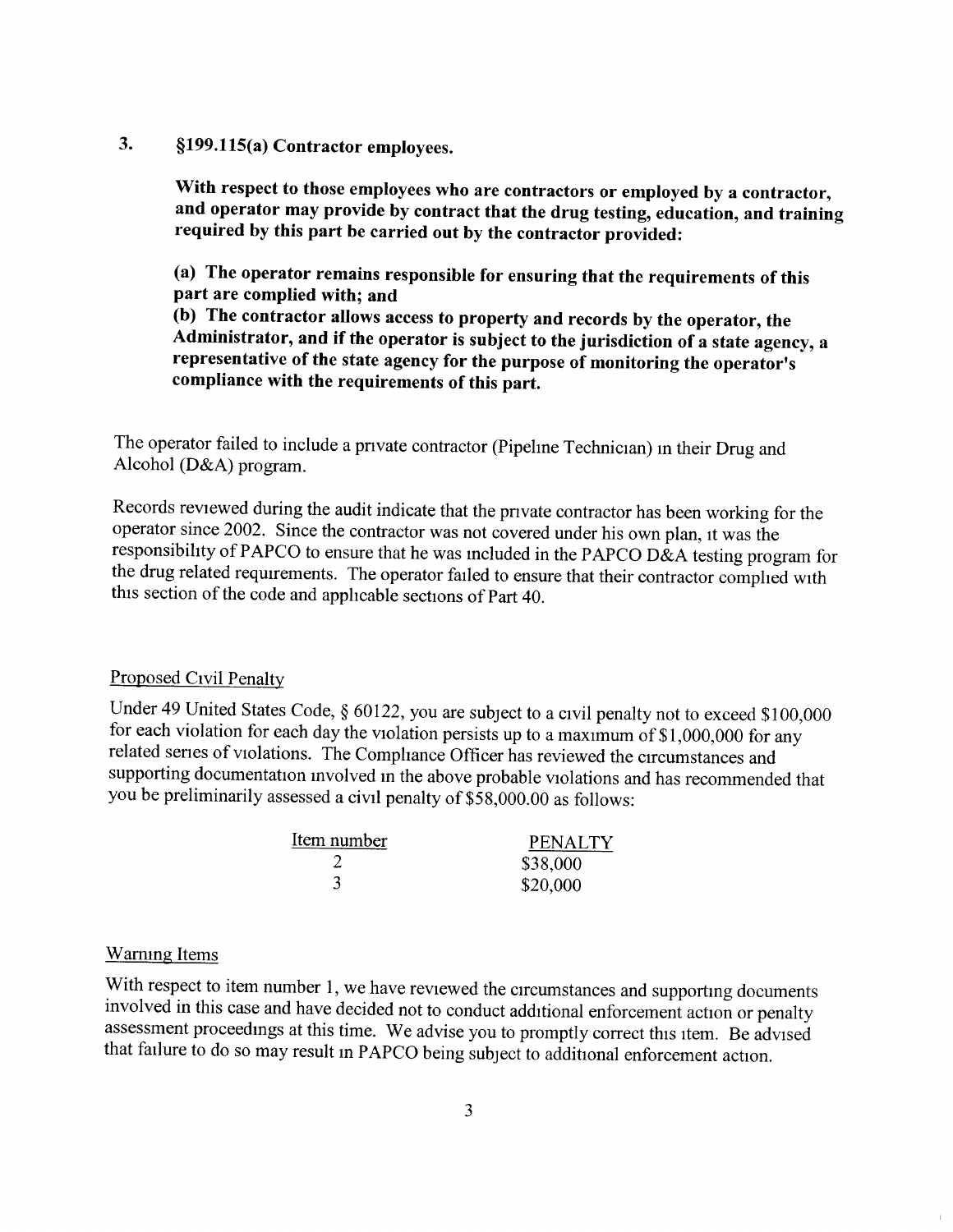#### Response to this Notice

Enclosed as part of this Notice is a document entitled Response Options for Pipeline Operators in Compliance Proceedings. Please refer to this document and note the response options. Be advised that all material you submit in response to this enforcement action is subject to being made pubhcly available. If you beheve that any portion of your responsive material quahfies for confidential treatment under 5 U.S.C. 552(b), along with the complete original document you must provide a second copy of the document with the portions you believe quahfy for confidential treatment redacted and an explanation of why you believe the redacted information qualifies for confidential treatment under 5 U.S.C. 552(b). If you do not respond within 30 days of receipt of this Notice, this constitutes a waiver of your right to contest the allegations m this Notice and authorizes the Associate Administrator for Pipelme Safety to find facts as alleged <sup>m</sup> this Notice without further notice to you and to issue a Final Order.

In your correspondence on this matter, please refer to CPF 1-2008-0001 and for each document you submit, please provide a copy in electronic format whenever possible.

Sincerely,

 $Bx-2$  in  $N$ 

 $Byr\phi\ddot{\mu}E$  Coy, PE Director, Eastern Region Pipeline and Hazardous Materials Safety Administration

Enclosure: Response Options for Pipeline Operators in Compliance Proceedings

cc: Michael Yazemboski, Engineer, PHMSA ER, Pittsburgh, PA

Ref. #119210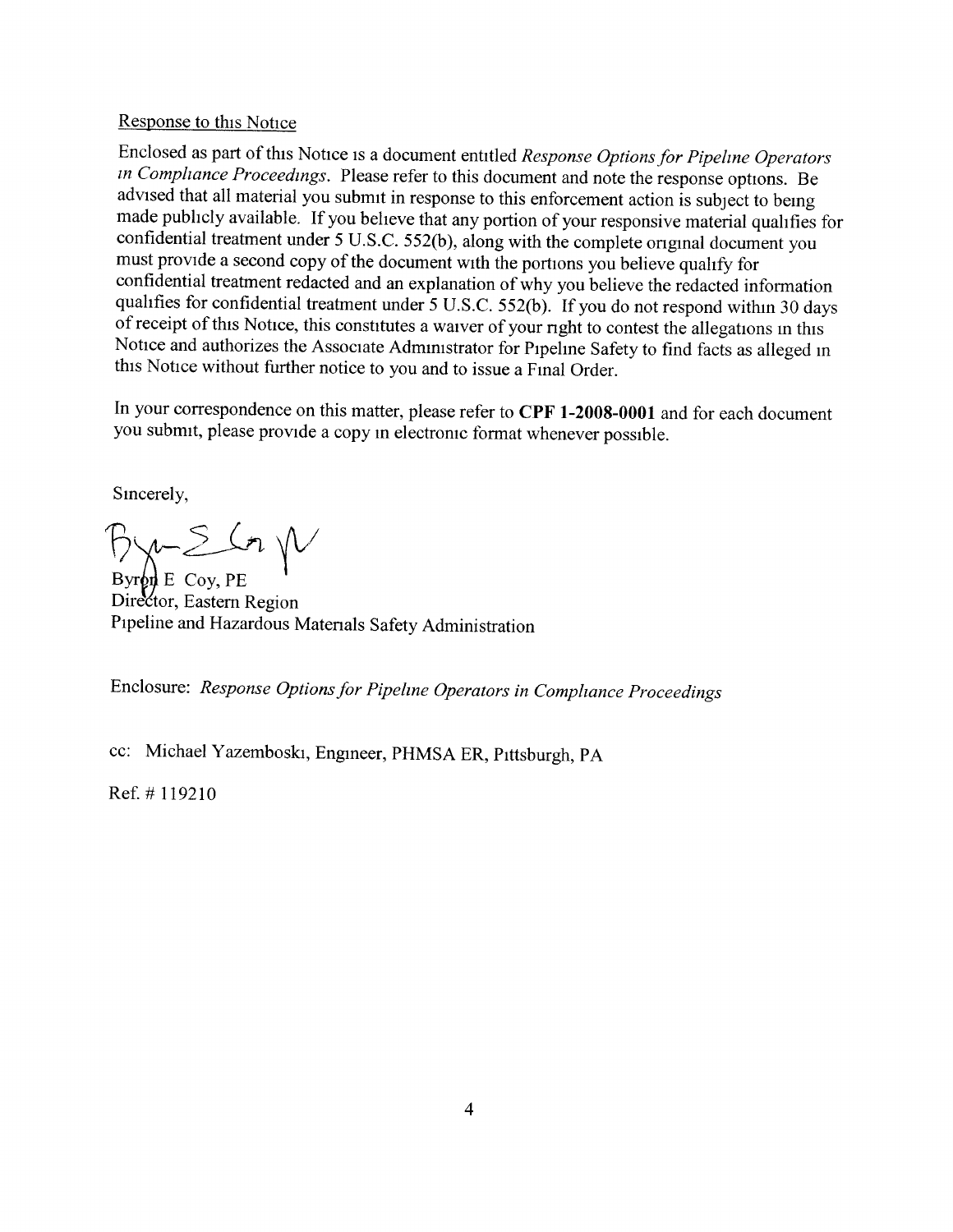# Response Options for Pipeline Operators in Compliance Proceedings

The requirements of 49 C.F.R. Part 190, Subpart B (§§ 190.201-190.237) govern response to Notices issued by a Regional Director, Pipehne and Hazardous Materials Safety Administration (PHMSA).

Be advised that all material submitted by a respondent in response to an enforcement action is subject to being made publicly available. If you believe that any portion of your responsive material qualifies for confidential treatment under 5 U.S.C. 552(b), along with the complete original document you must provide a second copy of the document with the portions you beheve quahfy for confidential treatment redacted and an explanation of why you believe the redacted information qualifies for confidential treatment under 5 U.S.C. 552(b).

## I. Procedures for Responding to a NOTICE OF PROBABLE VIOLATION:

Withm 30 days of receipt of a Notice of Probable Violation, the respondent shall respond to the Regional Director who issued the Notice m the followmg way;

- a. When the Notice contains a proposed CIVIL PENALTY\*  $-$ 
	- 1. Pay the proposed civil penalty and advise the Regional Director of the payment. This authorizes PHMSA to make findings and to close the case with prejudice to the respondent. Payment terms are outlined below;
	- 2. Submit written explanations, information, or other materials m response to the allegations and/or seek ehmination or mitigation of the proposed civil penalty. Refer to 49 C.F.R. § 190.225 for assessment considerations, which include the respondent's abihty to pay and the effect on the respondent's ability to stay in business, upon which civil penalties are based; or
	- 3. Request a hearing as described below to contest the allegations and/or proposed assessment of a civil penalty.
- b. When the Notice contains a proposed **COMPLIANCE ORDER**\*-
	- 1. Notify the Regional Director that you intend to take the steps in the proposed comphance order;
	- 2. Submit written explanations, information, or other materials in answer to the allegations in the Notice and object to or seek clarification of the proposed comphance order items in whole or in part; or
	- 3. Request a hearing as described below to contest the allegations and/or proposed compliance order items;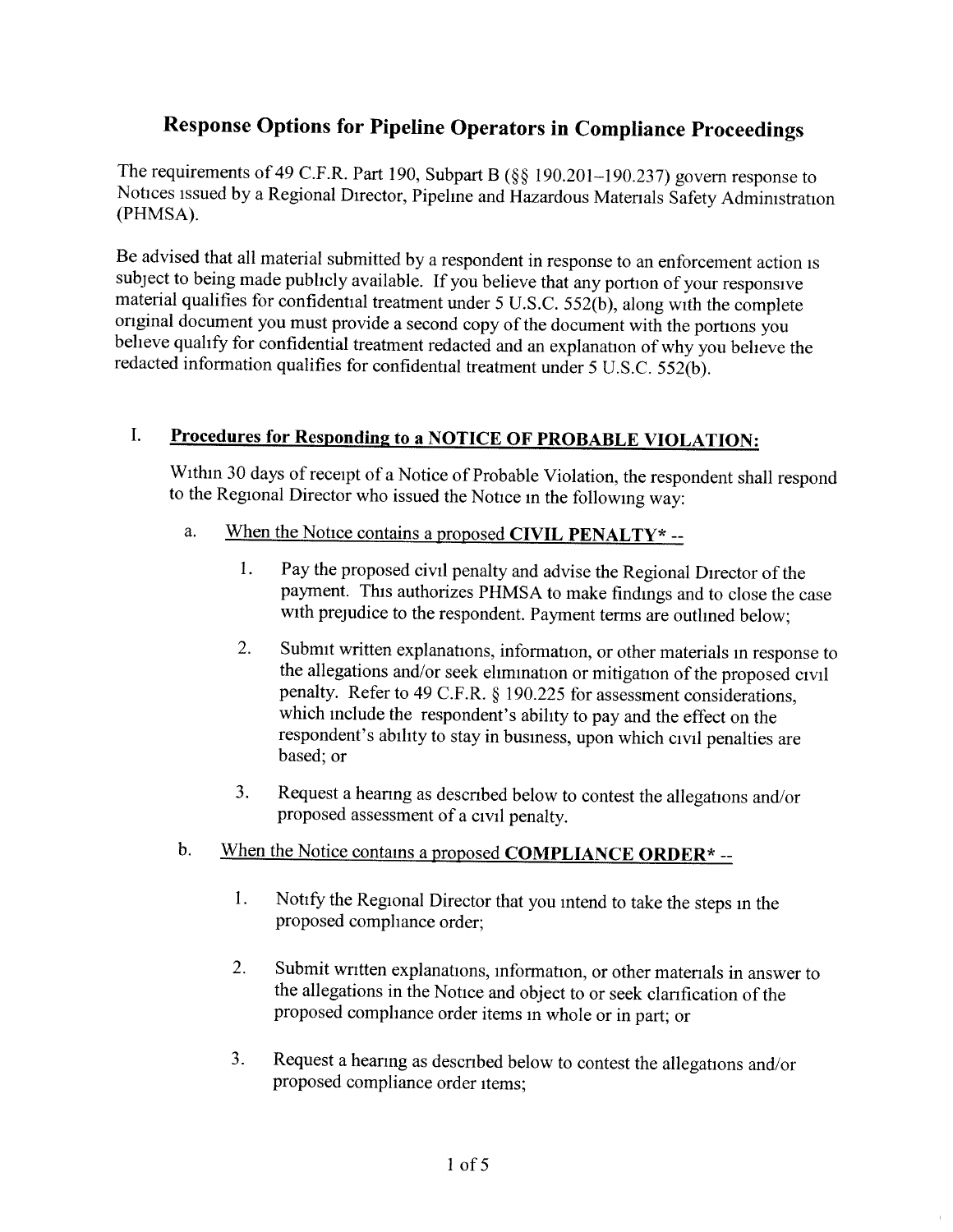#### c. When the Notice contains a WARNING ITEM --

No written response is required. The respondent is warned that if it does not take appropriate action to correct these items, enforcement action will be taken if a subsequent inspection reveals a violation.

\* Failure of the respondent to respond to the Notice within 30 days of receipt constitutes a waiver of the right to contest the allegations in the Notice and authorizes the Associate Administrator for Pipeline Safety to find facts as alleged in the Notice without further notice to the respondent and to issue a Final Order,

## II. Procedures for Responding to a NOTICE OF AMENDMENT\*--

Withm 30 days of receipt of a Notice of Amendment, the respondent shall respond to the Regional Director who issued the Notice in the followmg way:

- a. Notify the Regional Director of your plans to address the inadequacies identified in the Notice;
- b. Submit written explanations, information, or other materials in answer to the allegations in the Notice and/or object to or seek clarification of the proposed amendment items in whole or in part; or
- c. Request a hearing as described below to contest the allegations m the Notice.

\* Failure of the respondent to respond to the Notice within 30 days of receipt constitutes a waiver of the right to contest the allegations in the Notice and authorizes the Associate Administrator for Pipelme Safety to find facts as alleged in the Notice without further notice to the respondent and to issue a Final Order.

### III. Procedure for Requesting a Hearing

A request for a hearing must be in writing and accompanied by a statement of the issues that the respondent intends to raise at the hearing. The issues may relate to the allegations, new information, or to the proposed compliance order or proposed civil penalty amount. Refer to 49 C.F.R. § 190.225 for assessment considerations upon which civil penalties are based. A respondent's failure to specify an issue may result in waiver of the right to raise that issue at the hearing. The respondent's request must also indicate whether or not respondent will be represented by counsel at the hearing. Failure to request a hearing in writing within 30 days of receipt of a Notice waives the right to a hearing. In addition, if the amount of the proposed civil penalty or the proposed corrective action is less than \$10, 000, the hearing will be held by telephone, unless the respondent submits a written request for an in-person hearing. Complete hearing procedures can be found at 49 C.F.R. § 190.211.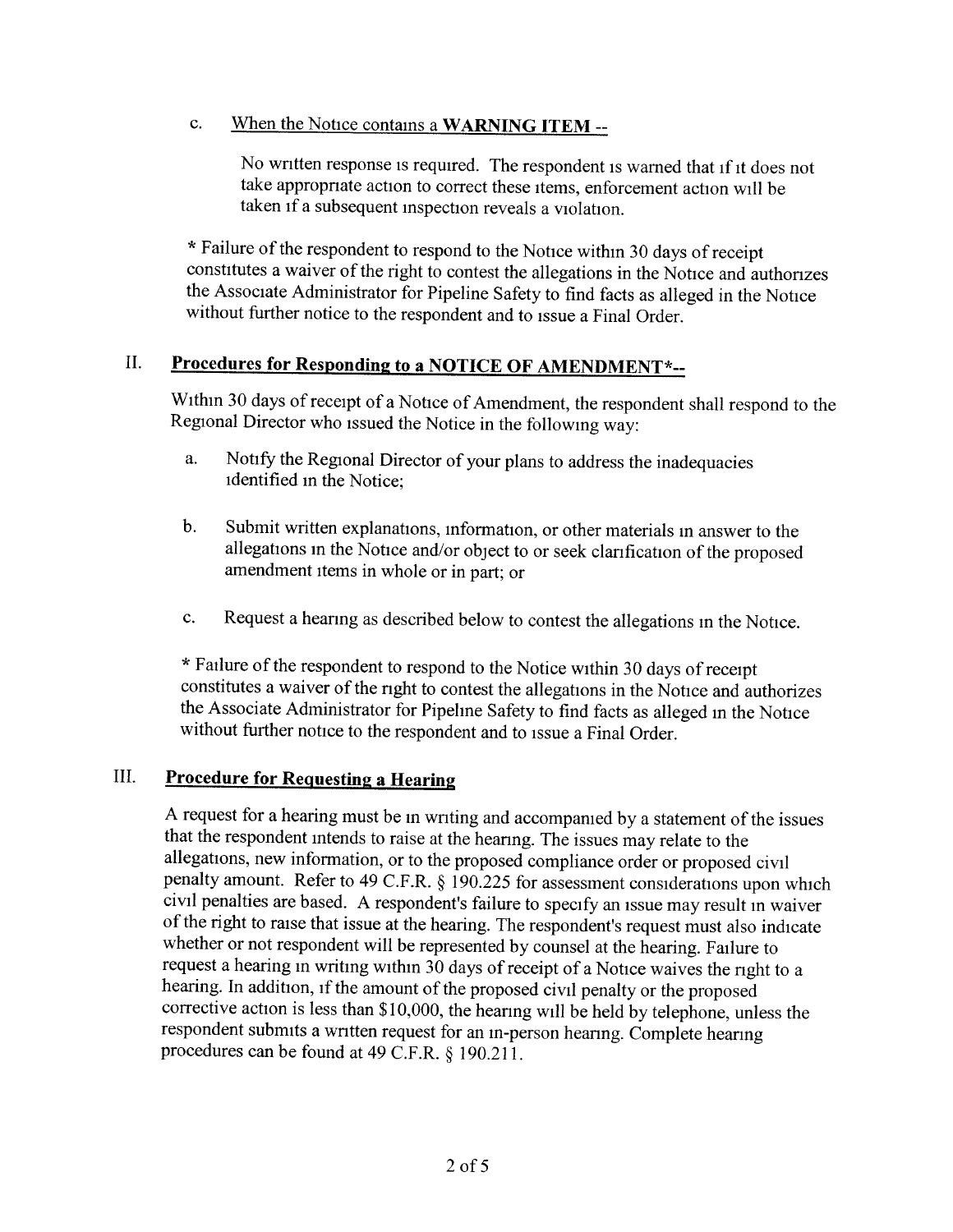## IV. Extensions of Time

An extension of time to prepare an appropriate response to a Notice may be granted, at the agency's discretion, following submittal of a written request to the Regional Director. The request must indicate the amount of time needed and the reasons for the extension. The request must be submitted withm 30 days of receipt of the Notice.

## V. Freedom of Information Act

Any material prepared by PHMSA, including the violation report, the Notice, and any order issued in this case, and any material provided to PHMSA by the respondent, may be considered pubhc information and subject to disclosure under the Freedom of Information Act (FOIA). If the information you provide is security sensitive, privileged, confidential or may cause your company competitive disadvantages, please clearly identify the material and provide justification why the documents, or portions of a document, should not be released under FOIA. If we receive a request for your material, we will notify you if PHMSA, after reviewing the materials and your provided justification, determines that withholding the materials does not meet any exemption provided under the FOIA. You may appeal the agency's decision to release material under the FOIA at that time. Your appeal will stay the release of those materials until a final decision is made.

# VI. Small Business Regulatory Enforcement Fairness Act Information

The Small Business and Agricultural Regulatory Enforcement Ombudsman and 10 Regional Fairness Boards were established to receive comments from small busmesses about federal agency enforcement actions. The Ombudsman will annually evaluate the enforcement activities and rate each agency's responsiveness to small business. If you wish to comment on the enforcement actions of the Pipeline and Hazardous Materials Safety Administration, call I-888-REG-FAIR (1-888-734-3247) or go to http://www.sba.gov/ombudsman/dsp faq.html.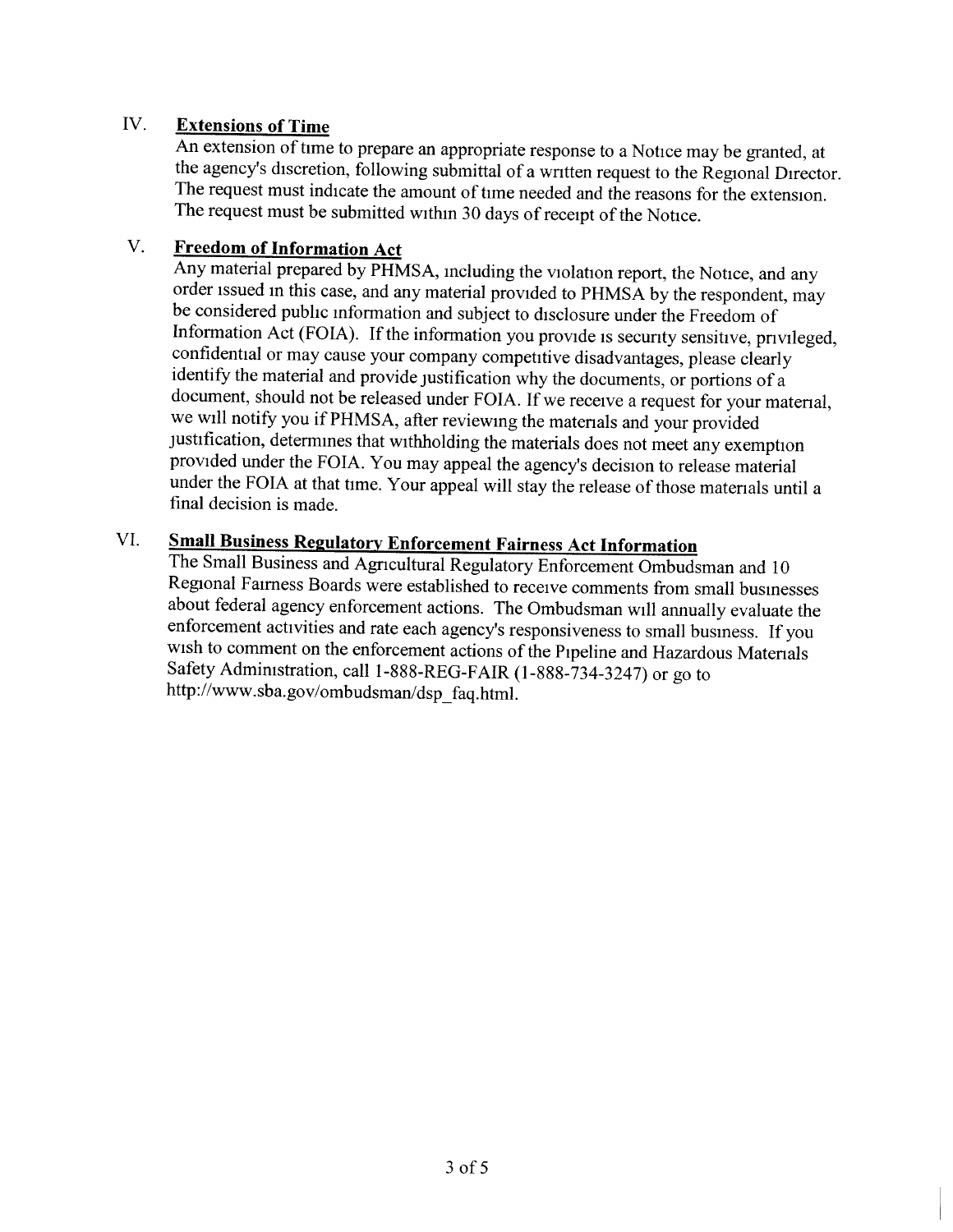# VII. PAYMENT INSTRUCTIONS

#### Civil Penalty Payments of Less Than \$10, 000

Payment of a civil penalty of less than \$10, 000 proposed or assessed, under Subpart B of Part 190 of the Pipeline Safety Regulations can be made by certified check, money order or wire transfer. Payment by certified check or money order (containing the CPF Number for this case) should be made payable to the "Department of Transportation" and should be sent to:

Federal Aviation Administration Mike Monroney Aeronautical Center Financial Operations Division (AMZ-341) P.O. Box 25082 Oklahoma City, OK 73125-4915

Wire transfer payments of less than \$10, 000 may be made through the Federal Reserve Communications System (Fedwire) to the account of the U. S Treasury. Detailed instructions are provided below. Questions concerning wire transfer should be directed to the Financial Operations Division at (405) 954-8893, or at the above address

#### Civil Penalty Payments of \$10, 000 or more

Payment of a civil penalty of \$10, 000 or more proposed or assessed under Subpart B of Part 190 of the Pipeline Safety Regulations must be made wire transfer (49 C F.R. § 89.21 (b)(3)), through the Federal Reserve Communications System (Fedwire) to the account of the U. S, Treasury. Detailed instructions are provided below. Questions conceriung wire transfers should be directed to the Financial Operations Division at (405) 954-8893, or at the above address.

# INSTRUCTIONS FOR ELECTRONIC FUND TRANSFERS

| (1) RECEIVER ABA NO.                  | (2) TYPE/SUB-TYPE                                                     |
|---------------------------------------|-----------------------------------------------------------------------|
| 021030004                             | (Provided by sending bank)                                            |
| (3) SENDING BANK ABA NO.              | (4) <u>SENDING BANK REF NO.</u>                                       |
| (Provided by sending bank)            | (Provided by sending bank)                                            |
| $(5)$ AMOUNT                          | (6) SENDING BANK NAME<br>(Provided by sending bank)                   |
| (7) RECEIVER NAME<br><b>TREAS NYC</b> | (8) PRODUCT CODE<br>(Normally CTR, or as provided by sending<br>bank) |
| $(9)$ BENEFICIAL (BNF) = AGENCY       | (10) REASONS FOR PAYMENT                                              |
| <b>LOCATION CODE</b>                  | Example: PHMSA - CPF # / Ticket                                       |
| $BNF = /ALC-69-14-0001$               | Number/Pipeline Assessment number                                     |